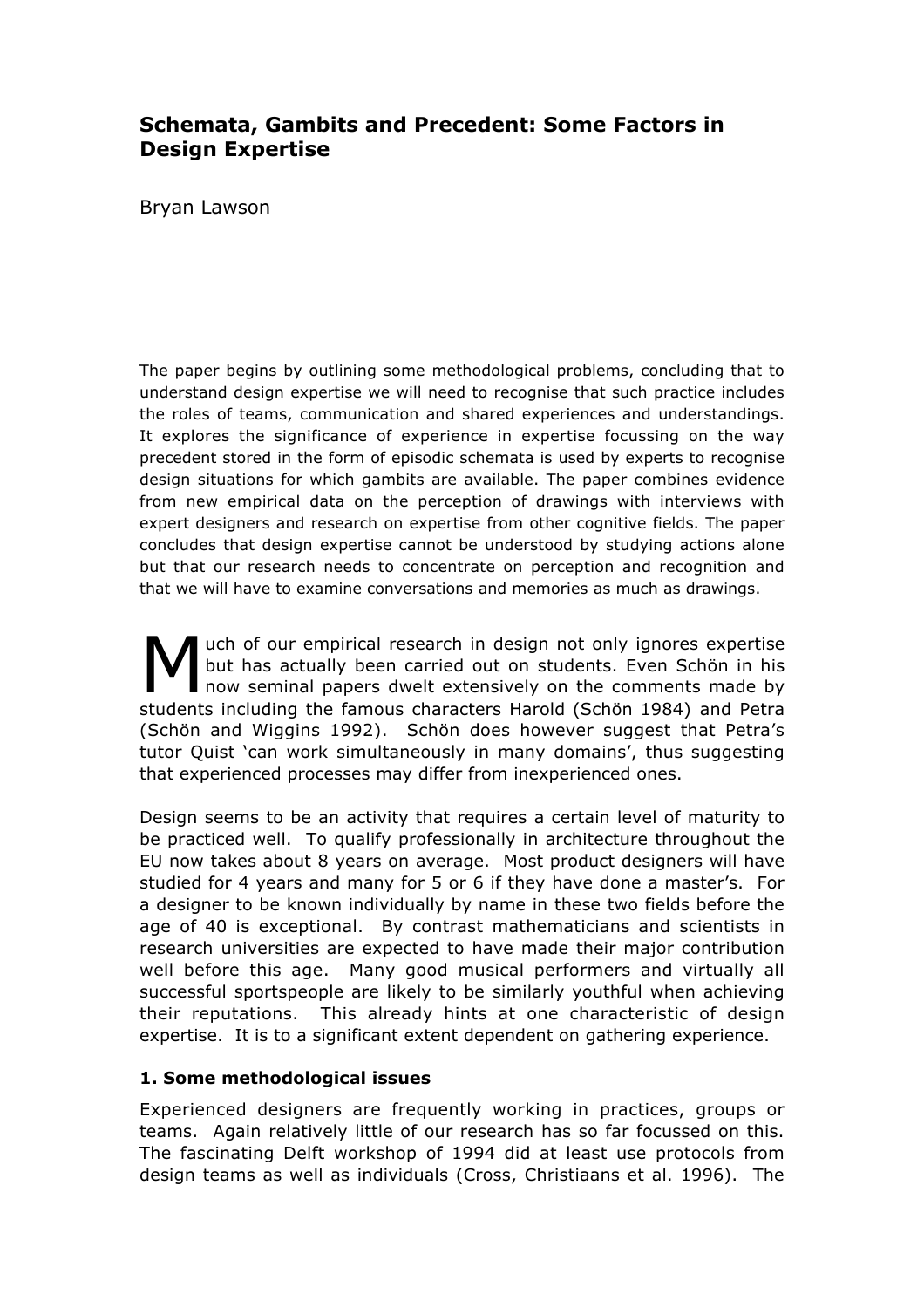interesting work of Rianne Valkenburg on how design teams work has explored the Schönian view of design in a team context with some significant results (Valkenburg 2000). However neither the Delft workshop nor Valkenburg used designers who were experienced in working together. Nor did they study them in real-world and real-time conditions.

For all the reasons above I am going to rely on a variety of data including interviews with outstanding designers and studies that compare novices at least with those further along the path of learning to design. I shall also explore a little of the data from studies of expertise in fields other than design but which share some of its cognitive characteristics. I am also going to argue that to get good data on this we need to study not just the actions, graphical outputs and finished designs of these designers but also the conversations they have with each other and their clients during their normal working practice. From this some common patterns emerge that we can at least use to map out the territory for further research.

### **2. Design conversations**

Some time ago we started to explore design processes by trying to write computer programs that would conduct conversations that other designers would consider useful (Lawson and Loke 1997). This led us to understand the importance of narrative and memory in design thinking. Coming from a linguistic background Medway and Andrews have studied a real recorded conversation in an architect's office between three partners of the practice who are obviously highly experienced designers (Medway and Andrews 1992). Medway and Andrews note that the 'base mode of the conversation is narrative'. That is to say that although from time to time the conversational mode changes temporarily, it begins in and generally returns to a style similar to that of telling a story. This chimes with the Schönian view of design as a conversation in which characters are introduced, or 'named' and the story set up, or 'framed' around their characteristics.

Secondly this analysis shows that there is frequent reference to documents throughout the conversation. This is hardly astonishing in itself but what is of particular interest to these researchers is the way in which the designers treat drawn and written documents and 'regard them as equivalent'. This clearly surprises those steeped in linguistic research.

That architecture is such a textual business is not what we expected to emerge from our close analysis of the transcripts.

This research above all else shows that design conversations are extraordinarily compact since they are full of references which in turn point to huge chunks of information. It also draws our attention to the importance of words as well as pictures if we wish to understand the way knowledge is handled in the design process. If we listen to conversations within experienced teams of designers it is quickly evident that they have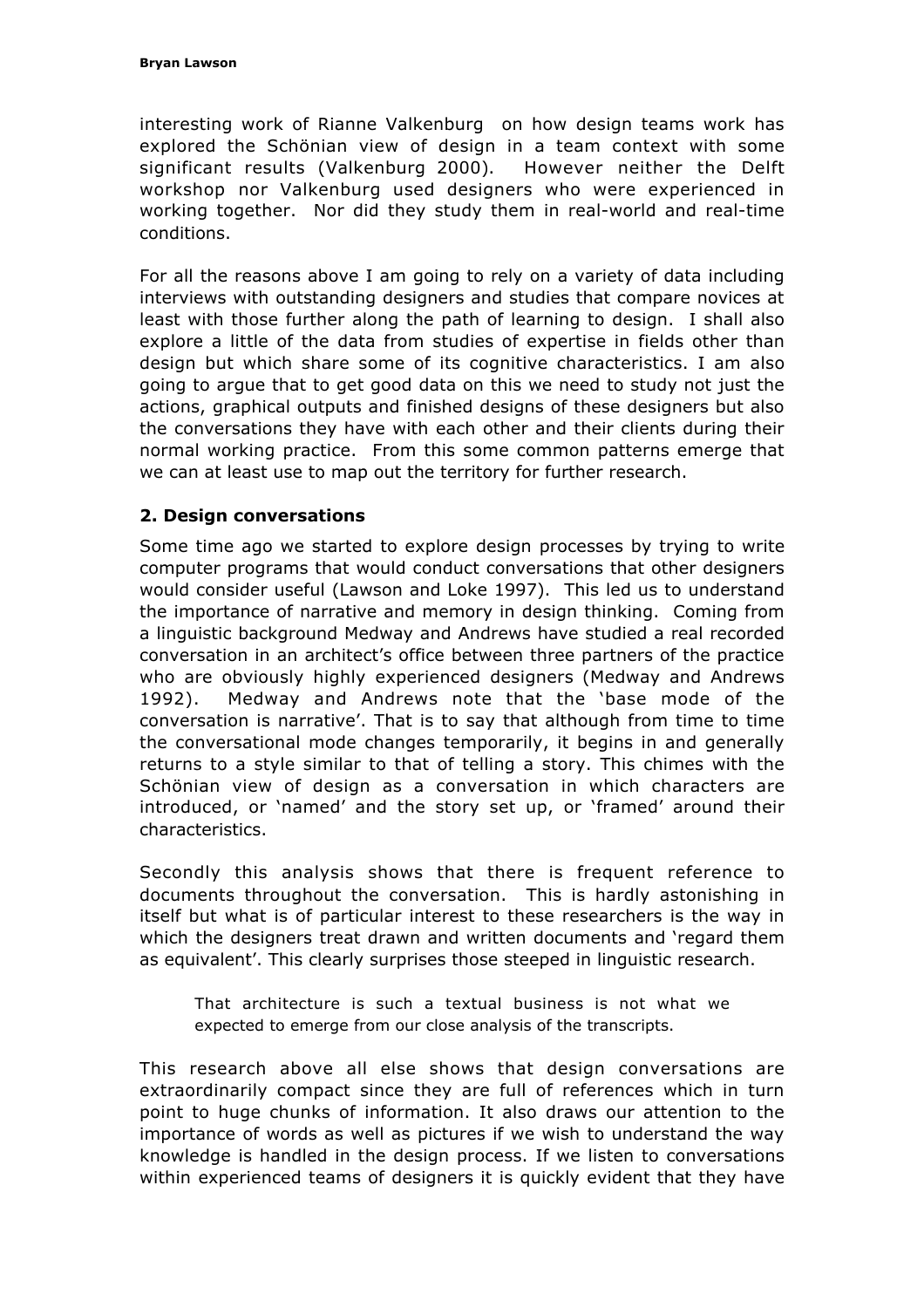many common expectations and use a shared language. I am going to use some data here from a study I did of the architect Richard MacCormac (Lawson 1994). This senior and distinguished British architect is widely regarded as an outstanding designer, he is recently knighted, an expresident of the RIBA and his clients include the BBC, London Transport, Cable and Wireless and several UK Universities.

In describing his own role in the practice MacCormac described an interesting variation in process that is particularly revealing about our exploration of experience.

I think that my role in the practice is to initiate the design processes in all the major jobs, not so much in building types like housing where I think we have established a kind of repertoire, a typological repertoire, which is to do with density and to do with the main problems like car parking and so on which are.... it's sort of vernacular if you like, we do quite a lot of it for housing associations and so on..... vernacular in the sense that its a language that's the common language.

Clearly Richard is telling us here that he changes the process depending on the level of experience the practice has with the problem in hand. He is also telling us that this relates to the way the practice relies upon its known sub-solutions to the generic typological problem. In such cases he feels then that the job architects can be left to work without his personal intervention at the early conceptual stage. This proves to be a significant point as the argument unfolds.

## **3. Schemata**

I spent some time in MacCormac's design office and in the space of one day I heard three members of the practice use the word 'belvedere'. Of course this is a perfectly acceptable architectural term but hardly common parlance even in a contemporary practice. This suggested that this word represented a complex set of ideas that were common ground within the practice. During an interview with MacCormac himself, he described the process leading to his design for the chapel at Fitzwilliam College Cambridge.

…at some stage the thing (the worship space) became sort of round but I can't remember how.…early on we were playing with round shapes in square containers, you know the sort of thing…

Here Richard was obviously expecting that I would understand from this reference a whole series of architectural ideas, and that I would recognise the architectural game being played. I remember him looking at my eyes to see if this was the case. He must have inferred that it was or I guess the conversation would have halted or proceeded differently.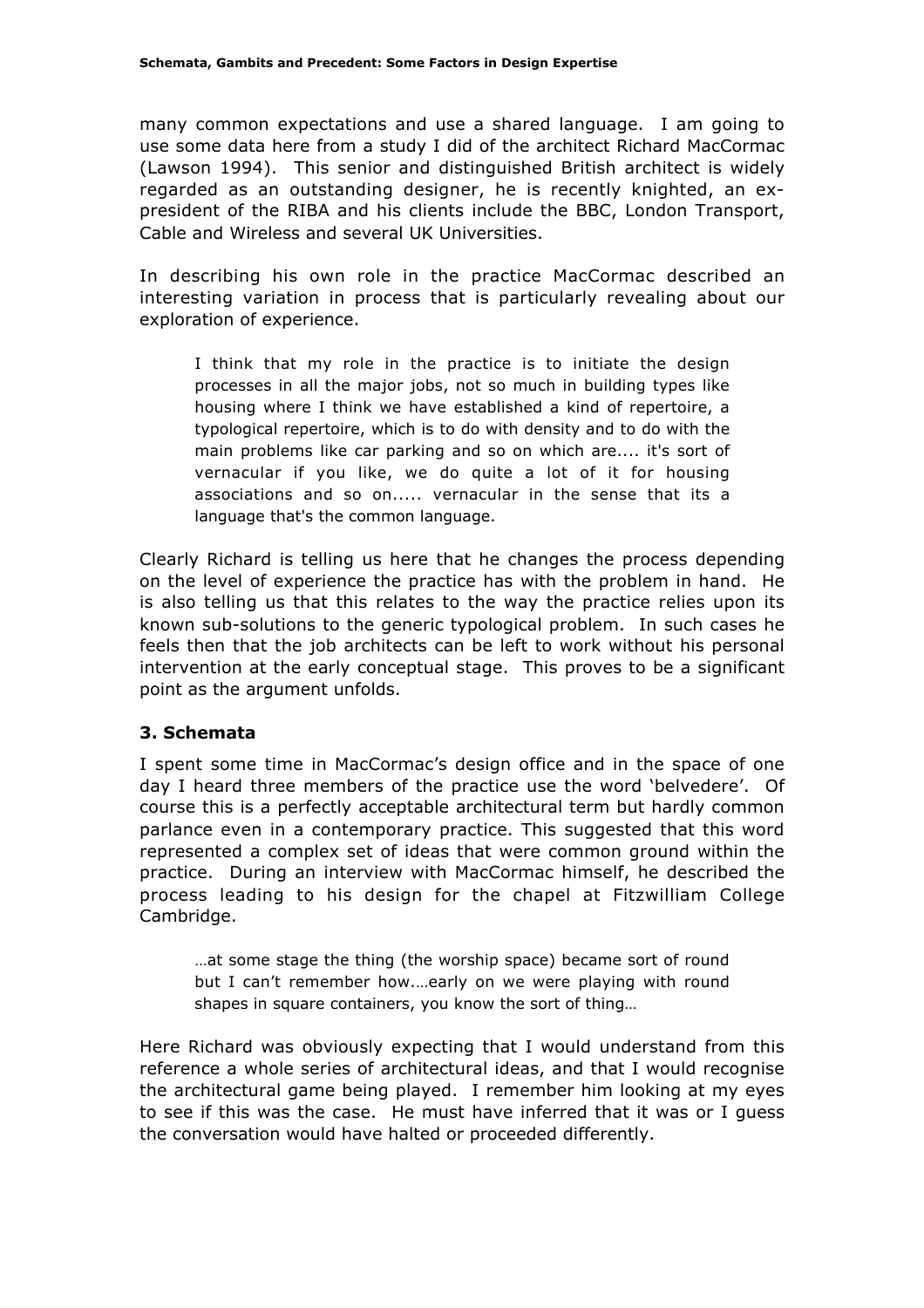Listening to conversation in such practices reveals just how extraordinarily efficient communication becomes since enormously complex and sophisticated sets of ideas can be referred to using simple diagrams, catchphrases (for example 'round shapes in square containers') or even single words (for example 'belvedere'). Such a phenomenon is hardly new to us. It is precisely that of concept formation or the development of schemata. For experienced architects the concept or schema of 'round shapes in square containers' includes not just the simple idea of that geometry but the whole game of contrasting the curved and straight lines, and all the examples and variations have been developed by other architects. For MacCormac's practice members, the schema of 'belvedere' was not restricted to the commonly shared idea of a viewing tower. For them it was not a matter of a building typology at all but rather a whole series of devices for organising space vertically in order to afford dramatic views that helped building users to build mental maps of their surroundings. They collectively delight in these ideas and have studied them and exploited them in previous designs.

But how do expert designers actually come to use these schemata in the process of designing? In particular how do they know when an individual schema may be useful or not?

### **4. Recognising**

These questions turn out to be more about perceiving than acting. To answer them I want to turn to some other data from my conversations with expert designers and to string together two other pieces of evidence. The first of these is the number of times that expert designers have described their drawing process as relying on surprisingly small drawings. Santiago Calatrava uses mainly A5 sketchbooks to draw in and A3 pads to paint on. Herman Hertzberger uses A3 pads to design on and communicate with his design team. Eva Jiricna draws on A4, and Ian Ritchie on A4 or A3. Michael Wilford talking of his practice with James Stirling said (Lawson 1994):-

I like to see things encapsulated in one small image. We have a rule never to draw at a size larger than necessary to convey the information intended…we always use the smallest possible image.

In the work of Stirling and Wilford I have examined this usually turned out to be A4. So what is the significance of all this? If we take the A4 drawing and hold it at arms length as if drawing on it, then the whole of the image remains within the foveal area of the retina. This means that the whole drawing is in view and in clear focus without moving the head. Herman Hertzberger gave a clue to the importance of this for him when he said (Lawson 1994):

It's a sort of imperative for me, you know. I insist upon having my concentration on quite a small area, like a chess player. I could not imagine playing chess in an open place with big chequers.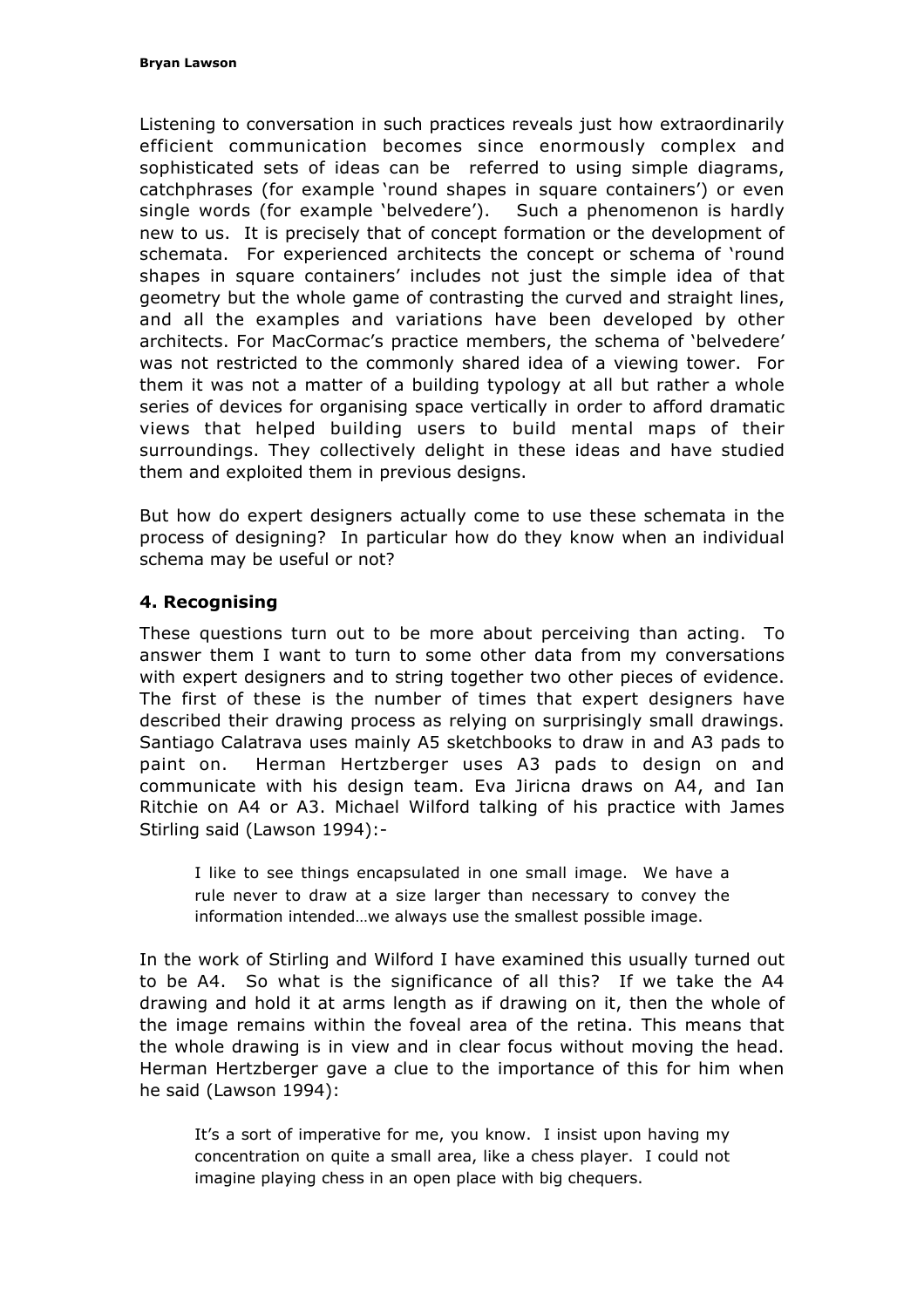Within a hundred metres from Hertzberger's office in Amsterdam there exists such an outdoor chess board marked out by the paving in a square which might have been in his mind when making this remark. The reference to the chess board is interesting for two reasons here. Firstly surely he is right about the playing chess. Anyone who has tried this knows that it is frighteningly easy to 'lose sight' as it were of one of your own or an opponents pieces. In my experience the opposing Rook lurking on the flank more easily goes unnoticed in such a situation when the focus of attention may be on the area around the King. The second reason is that this links with the work of the psychologist De Groot, who studied not expert designers but expert chess players (De Groot 1965).

De Groot's work showed that a key distinguishing factor between the chess master and the less expert player was as much in perception as in action. Chess masters, he found, rarely analysed a board situation, rather they *recognised* it. He showed that chess masters could remember midgame board situations much more reliably than novices. However their comparative expertise vanished when asked to remember randomly positioned pieces that did not relate to game situations. Taken together these results suggest something we are familiar with in design, the use of known precedents that have been studied and about which the expert has schemata. These precedents linked problem to solution and such chess masters could articulate this link. Thus the schema for the situation also includes one or more known gambits for solving it.

## **5. Gambits**

This then enables chess masters to play demonstration matches where they take on many amateur players simultaneously moving from board to board. Relying upon analysis this would take too long, but using recognition they are able to use a standard gambit and pass on to the next game. There is a further interesting analogy for us here. Chess masters can easily defeat amateurs in such a way. However to beat another chess master who is also recognising and similarly has a vast pool of precedent and gambits to rely on, they need to create something new, original and surprising. This sounds remarkably like what we also expect from expert designers. We expect them not just to solve problems well but to surprise us and add something new to the pool of precedent other designers rely upon.

During interviews Richard MacCormac described his practice as 'having a repertoire of tricks'. These can be seen as design gambits or possible ways of solving recognisable problems. Here it seems important to distinguish between two sets of ideas that come into play frequently when interviewing experienced and expert designers. I have already proposed the notion of 'guiding principles', which are commonly expressed and identifiable in the work of expert designers (Lawson 1990). Such principles are really sets of values and priorities which on the one hand guide each project, and on the other hand are informed and refined by projects. In a study of several leading architects we found quite distinctive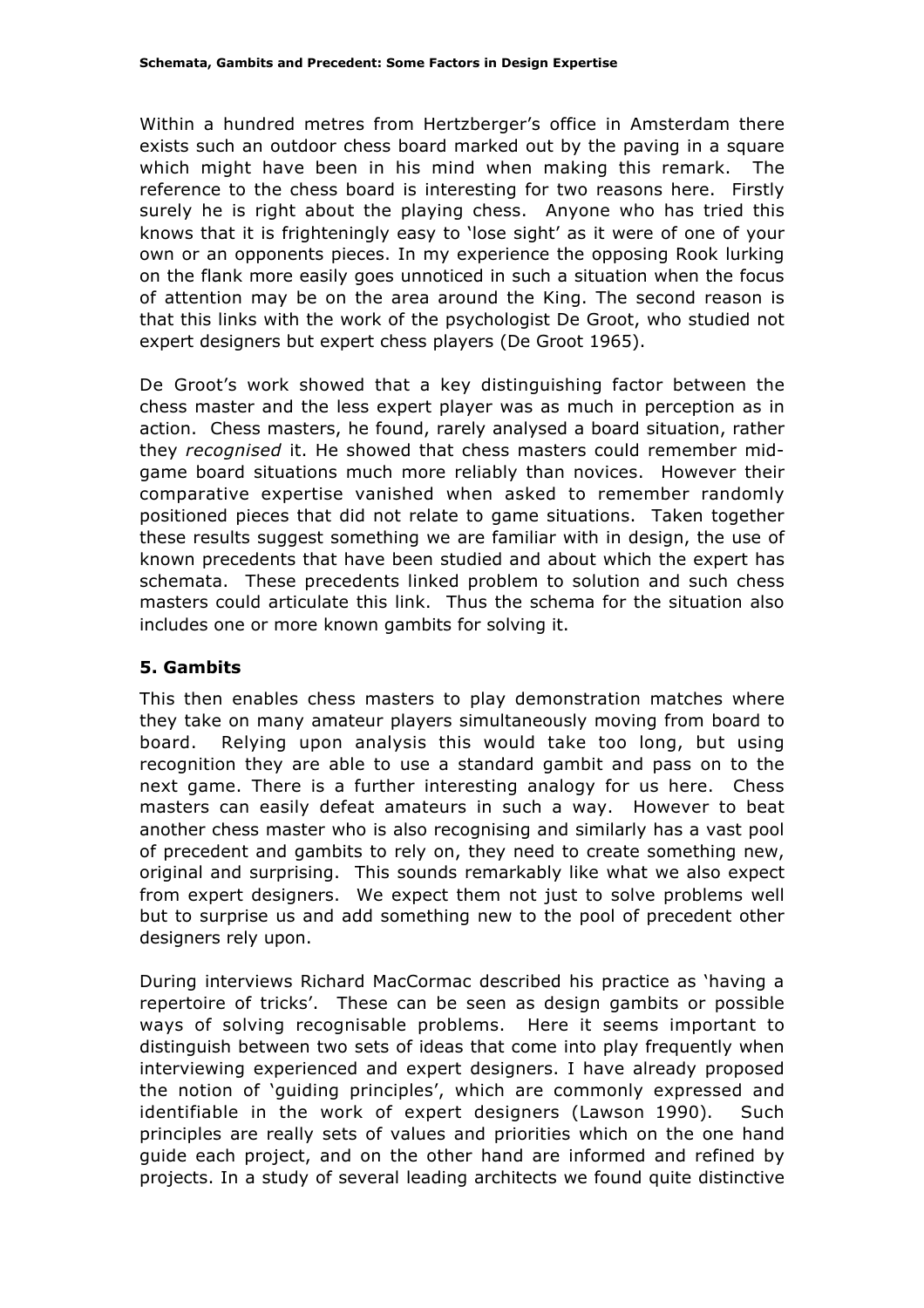sets of guiding principles (Lawson 1994). Ken Yeang is concerned to produce sustainable tropical architecture particularly of the high rise urban variety. Eva Jiricna is concerned to develop languages of materiality in her often high-tech interiors. Herman Hertzberger is by contrast rather less interested in materials and more concerned with how people possess and use space. In Richard MacCormac's case the clear guiding principles are ones of light and geometry. He often cites the work of John Soane and in particular the magnificent use of light in his work. Also Richard studied at the Martin Centre in Cambridge with Leslie Martin himself and Lionel March and was heavily influenced by the studies they did along with Phil Steadman of geometry in the environment (March and Steadman 1974).

We look for a clear geometric analogy for the content of the problem.

So for these expert designers then the guiding principles are well established and well developed. MacCormac is clearly telling us that they are sources for what my ex-research student Jane Darke neatly and memorably described as 'primary generators'. (Darke 1978) Further examination then reveals that MacCormac has many geometric precedents that he relies on. These 'tricks' or gambits are actually patterns known to have certain properties and to offer certain capabilities. These are applied as appropriate.

All of our schemes have a geometric basis whether it is the pinwheel arrangement of…the courtyard….the tartan grid….or the circle based geometry of…..

Studying the design work then reveals quite openly the precedents that have inspired these designs. Some are recent buildings, and some are historical buildings. Some may be from other objects such the clinker built hulls of boats and so on. I largely agree with Gabi Goldschmidt when she calls for such precedents to be better described as references (Goldschmidt 1998). She is quite right in her argument and in pointing out that unlike the use of precedent in a legal argument there is no attempt here to demonstrate a close parallel with the original, but rather to use it as a point of departure. However I persist in using the term precedent because that is what most designers would call it. MacCormac explicitly refers to his process when on familiar typological territory as being based on the assembly of known 'tried and tested precedents'. In fact he goes so far as to use the word 'vernacular' when describing this process, and he clearly does not mean nor does he produce a vernacular style of architecture.

Vernacular in the sense that each time you come to the problem you already have large elements of the solution. It's vernacular in the sense of process rather than product....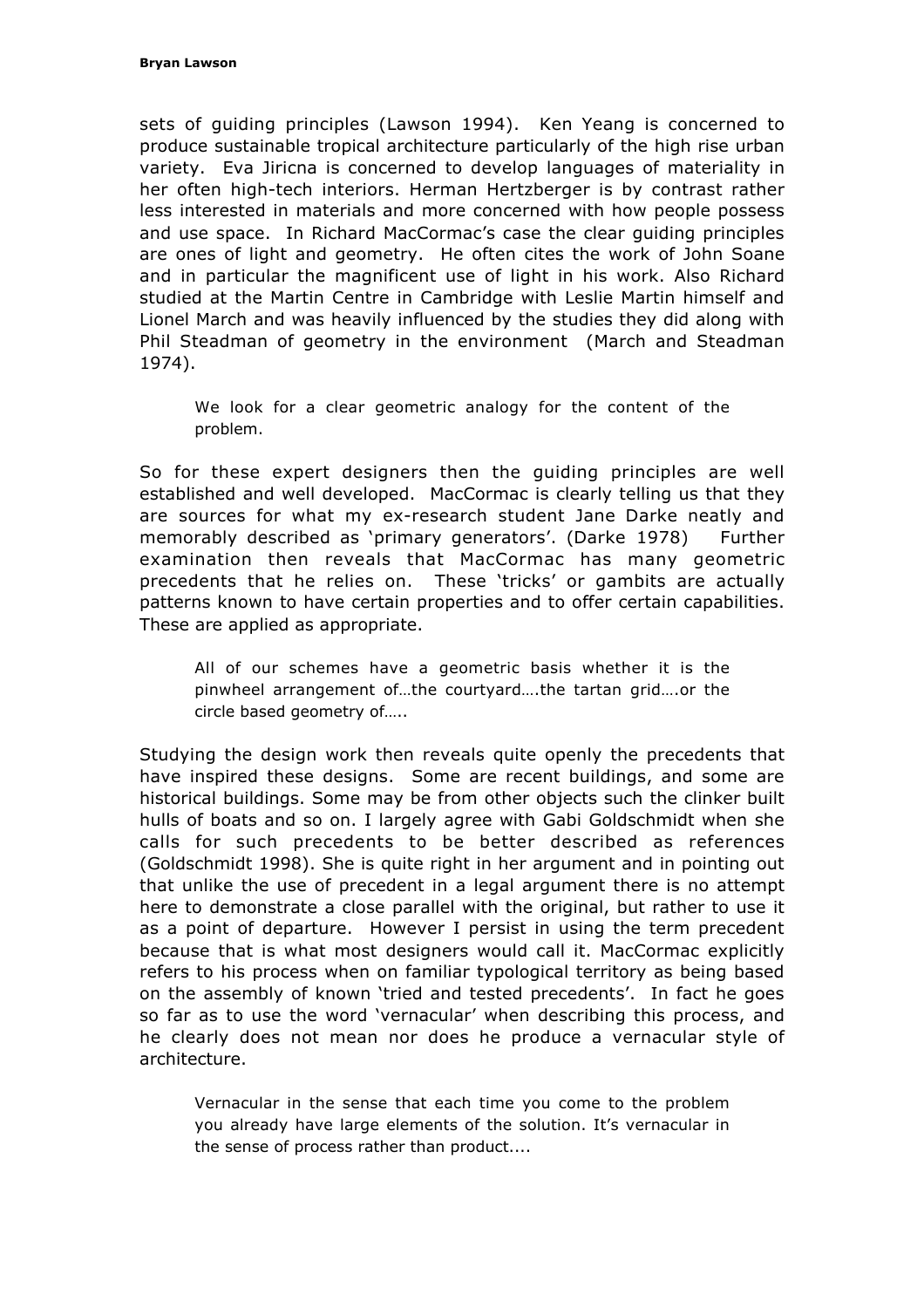This then takes us from conversations to drawings, or at least to conversations about drawings. What happens when we compare the way expert or experienced designers look at design drawings with the way novice designers do? Alexandre Menezes has been studying this in the laboratory. Sadly we have so far been unable to persuade world expert designers to take part in these experiments and Alex has had to make do with comparing first year with sixth year students of architecture! This work will be published more extensively elsewhere in due course so the methodology will not be described in detail here. Suffice it say that the experiments ask designers to describe a drawing to another person who cannot see the drawing but must reproduce it from the verbal description. Some of the drawings are sketches done during design by expert designers (Mies van de Rohe) and in some cases they are pure art (Paul Klee). We based our protocol recording and analysis techniques on ideas first suggested by others for recording actual design protocols (Suwa, Purcell et al. 1998). These description protocols are amenable to similar sub-division into chunks or sequences that develop a description by what Goel referred to as lateral and vertical transformation (Goel 1995). That is to say a particular part or relationship of parts in the drawing is described in a variety of ways each related to the previous one (lateral), before a deliberate change to a different aspect of the drawing (vertical). This mirrors results of previous studies of what designers perceive in their design sketches (Suwa and Twersky 1997).

The more experienced designers described both art sketch and design drawing in a shorter time than the novices. They also described the design drawing more quickly than the art sketch and characterised it as 'easier' to describe. The novices on the other hand thought the art sketch was easier to describe. Preliminary detailed analysis shows that the more experienced design students tend to use symbolic references to design precedent whereas the novices use formal geometric descriptions more. It seems that symbolic descriptions such as 'it looks like a squashed sun' are more economic in time than formal geometric descriptions such as 'it is a long flat ellipse with some lines growing radially from it all round and extending out about as far as the vertical diameter'. Although the art sketch was capable of symbolic descriptions, these are entirely metaphorical. Clearly the experienced designers recognise precedents more readily in their home context. Put simply, designers are recognising architectural or design ideas for which they have schemata to which are attached symbolic descriptions. Provided the recipient of the information knows these schemata the symbolic descriptions are very compact compared with the formal or geometrical characteristics. To see how this works imagine saying 'tartan grid' compared with trying to describe such a formation through geometrical formal language. There is plenty of evidence from the psychology of perception for this tendency to prefer to use symbolic rather than formal material when storing information in long term memory. Such an idea dates back at least as far as Bartlett's famous experiment in which he asked subjects to recall a formalised Egyptian drawing of a local ornithological species, the Mulak. Subsequent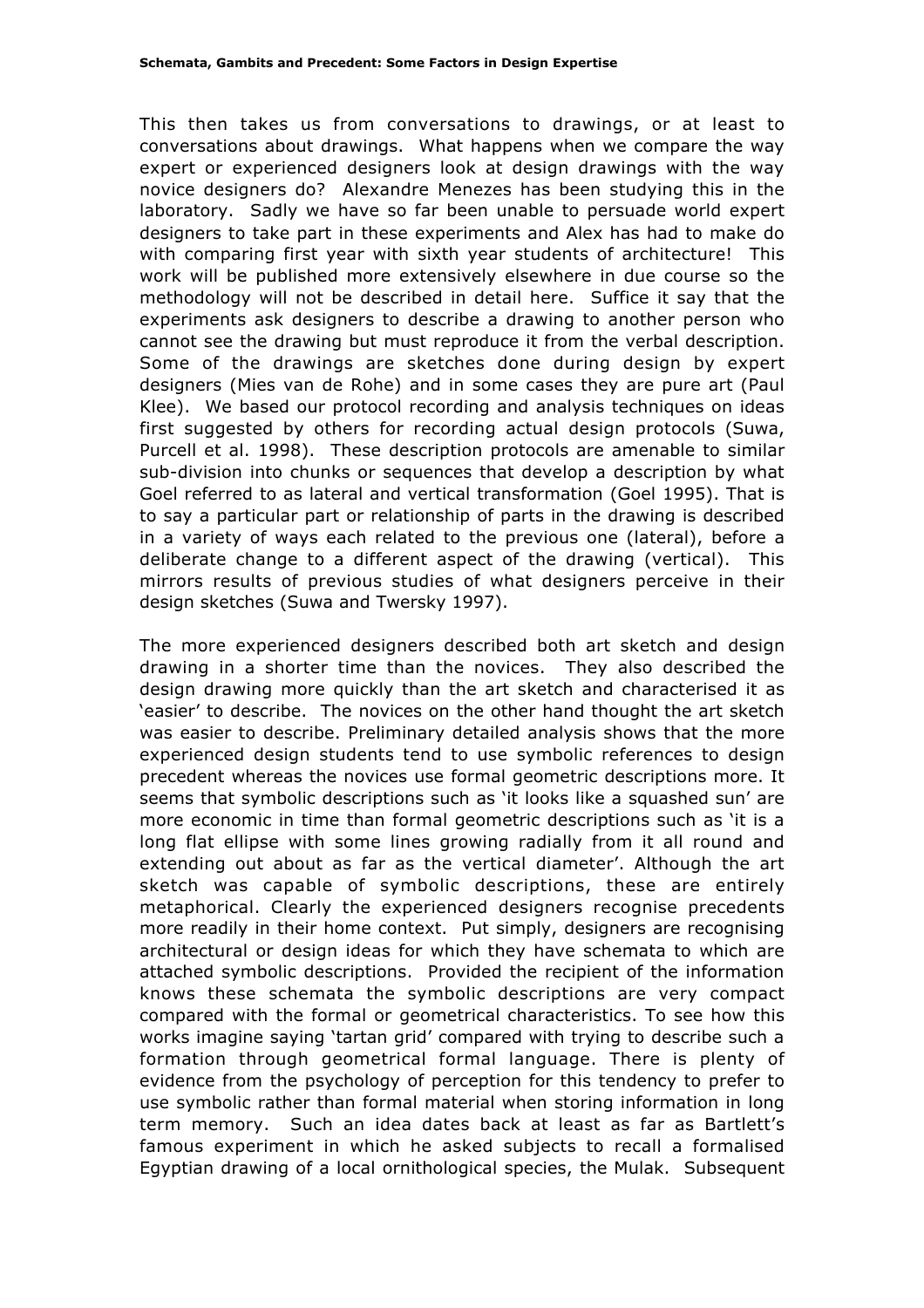subjects were shown the previous subject's remembered drawing and so on. Bartlett ran the experiment for many sequences in England and on each occasion ended up with a drawing of a black cat hardly resembling the geometry of the original drawing but adequately and reliably communicating the feline schema.

It is now many years since we showed another difference between these two groups of subjects, who were just starting and just finishing their fulltime architectural education (Lawson 1979) These earlier findings showed that the sixth year architectural students adopted a strongly solutionfocussed strategy which was not detectable in the first year group. That research also showed that by comparison post-graduate science students showed a strongly problem-focussed strategy when completing similar design-like tasks. Taken together with this new finding it does indeed suggest very strongly that the educational period has developed a knowledge and understanding of design solutions, or what designers would normally call 'precedent'.

Alexandre Menezes' data also shows that designers who know they are describing to other designers seem to make much greater use of this domain specific knowledge of precedent showing very considerable reductions in description times. This last point suggests that designers are tacitly aware of this knowledge and the greater likelihood of being able to share it with another designer. Returning to the interview with Richard MacCormac we find similar evidence of this. This tends to confirm our view here that the more experienced a designer the more likely it is that perception of drawings will be by recognition of schemata that conceptually organise precedent.

#### **6. Episodic and procedural memory**

I have argued elsewhere that design knowledge and a 'designerly way of knowing', to use Nigel Cross's delightful phrase (Cross 1982) are heavily dependant on experiential rather than theoretic memory (Lawson 2001). To be more correct I should call these 'episodic' and 'semantic' since they are the terms more normally used in cognitive psychology (Tulving 1983). Whatever we call them the distinction is an important one here. We remember many events in our lives. We do not work hard to remember them; indeed we probably put no conscious effort at all into the process of storing this knowledge. We may however struggle to recall it sometimes. However once recalled it is quite likely that we recognise its correctness or otherwise. A way of demonstrating the distinction is to try to recall your own earliest experiential memory. You will find it hard to know what it was but you can be fairly sure that you have little recall from early childhood. However you were learning theoretical knowledge such as language and remembering it quite clearly even before your earliest experiential memory. Similarly people can suffer extreme forms of amnesia so that they are quite unable to recall periods of their life. However they may still remember and be able to use language and in many cases sophisticated professional theoretical knowledge.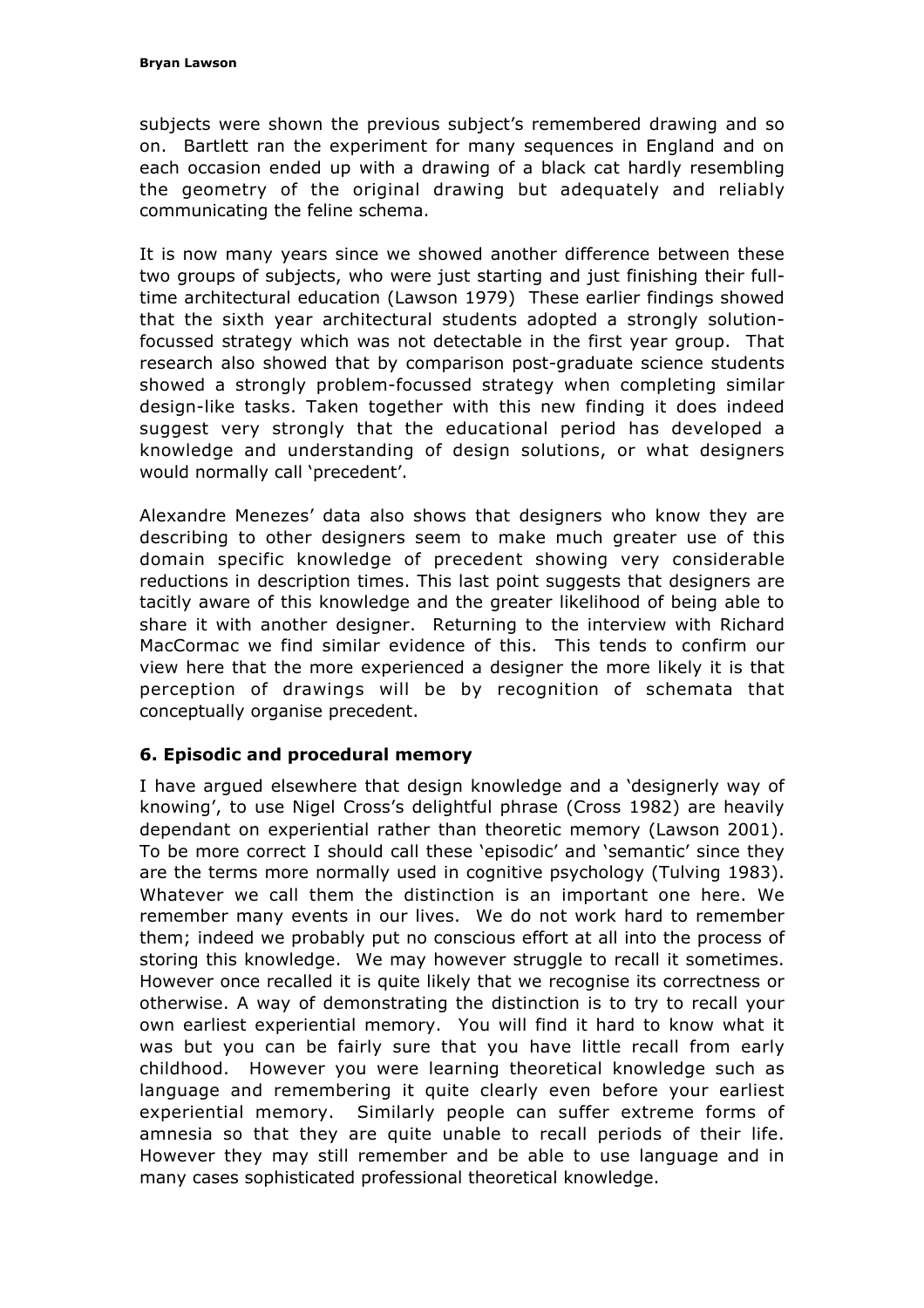By contrast to this 'experiential' memory, you will also probably have had to study for some examinations. You will have been required to remember theories and related ideas perhaps even formulae and procedures. You may have found all this very difficult to remember and had to work very hard to store the knowledge. Your struggle was quite likely to have been an attempt to make this knowledge semantic and meaningful so that it could be stored in long-term theoretical memory. Here detail is vital and accuracy of recall the essence. The likelihood with the theoretical memory is that unless you recall and use the knowledge sufficient detail will fade for it to be unusable for its purpose.

Let us see this distinction at work on design knowledge. A long time ago when I was a student of architecture at Oxford our tutors expected us in our history exams to be able to draw from memory most of the famous buildings of history. We got up to all sorts of clever devices for remembering particular building plans and elevations. Unfortunately since I have not used this knowledge for many years I have largely forgotten the clever tricks themselves. However I can very clearly remember the pain of study and of devising them. I can even recall a particular day sat in Christchurch Meadow rehearsing with two other students how to draw the plan of Sancta Sophia. I know it involved a clever aggregation of circles and squares but that is the extent of my recall of the actual formula. Thus the formulae for generating plans, which were theoretical, have faded even though I studied them very hard at the time. However the experience of studying them I still recall even though I made no attempt whatever to remember it! I can even recall who was with me and what we ate for lunch, the kind of weather and where we sat in Christchurch Meadow.

The point here is that it seems that design knowledge is more heavily dependent on this experiential or episodic memory than the knowledge used in many other professions. Now there are some sound reasons why designers depend so heavily on this. One in particular seems important and that is the integrative nature of the design solution and its very messy mapping onto the design problem. In his famous study of why cartwheels were dish shaped George Sturt found one reason after another each seeming equally plausible(Sturt 1923). The dishing gave lateral strength to resist the sideways motion resulting from the gait of the horse. The form made it easier to shrink on a heated iron rim, which then cooled, compressed and effectively post-tensioned the structure to make it even stronger rather than buckling it. The necessary tilting of the wheel outwards towards the top gave a wider load space while keeping a more manoeuvrable narrower track. This in turn helped comply with legislation governing un-metalled roads. It is a classic and yet delightfully simple example of how a single feature of a design solution can relate to many aspects of a design problem.

Of course this was a vernacular process but the same essential characteristic remains true for the professional process. We simply do not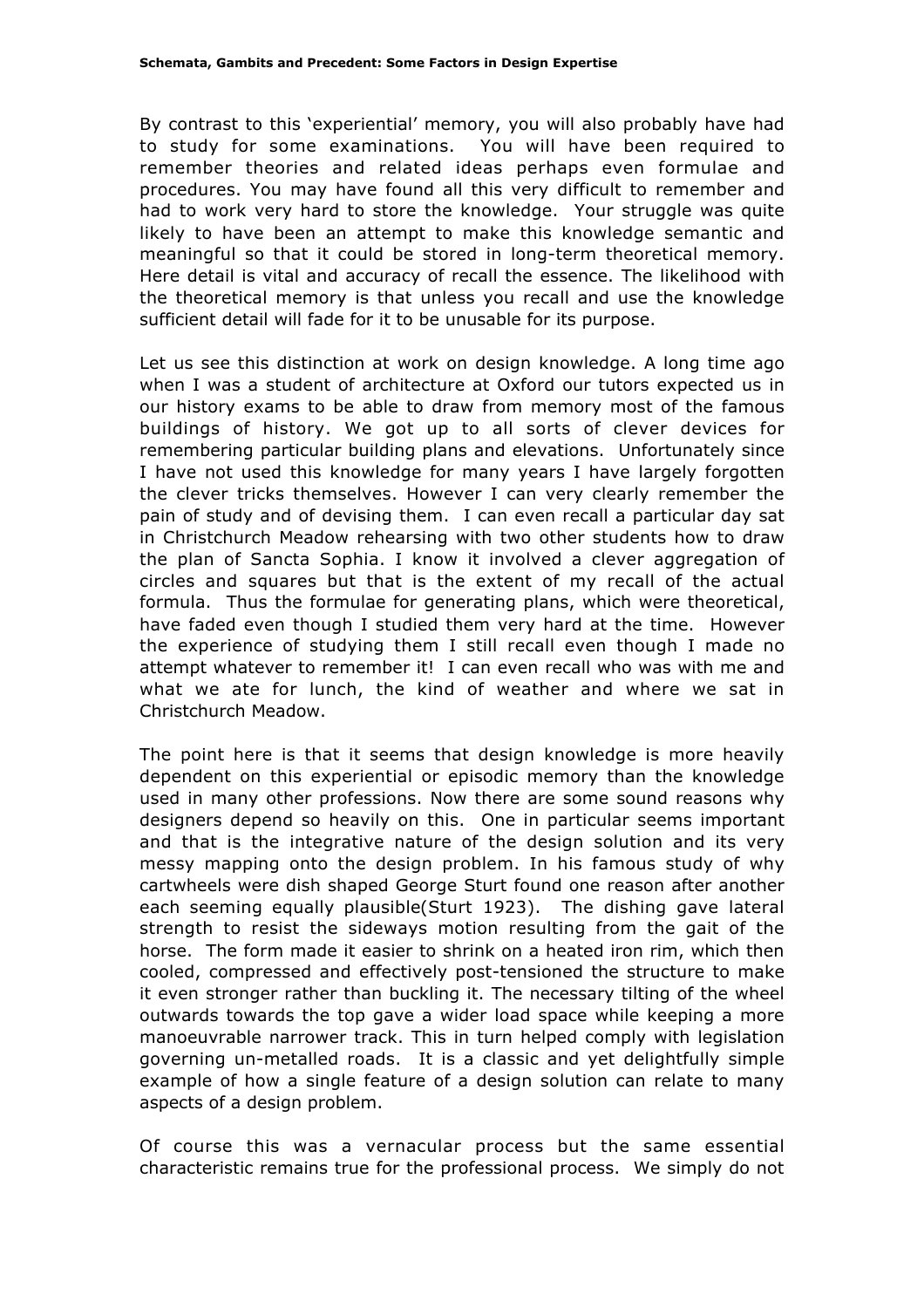have theoretical structures that are capable of storing knowledge that leads us from each of these problems to this single solution. Designers it seems rely heavily on knowledge that is not so much theoretical or semantic but more on experiential or episodic knowledge. Visser has demonstrated the use of episodic data seems to be common and normal in an analysis protocols (Visser 1995). It seems that experts have not only gained more experience but they can also link problems to solutions. In fact they appear to have access to knowledge of what we might call 'Gambits'. These are what Richard MacCormac has called his 'repertoire of tricks'. It is clear that in a design practice such knowledge has to become common or shared for the team to operate effectively.

Other studies have shown that a characteristic of experts in general is their knowledge of information sources. (Berlin 1993) Such knowledge is often not explicit but held in minds rather than recorded in an organised manner and is accumulated through practice rather than through instruction. In a discussion of design education in schools Laxton suggested that children cannot expect to be truly creative unless they accumulate what he called a 'reservoir of knowledge'(Laxton 1969). In fact he proposed a rather elegant model of design learning based on the metaphor of a hydro-electric plant. He argued that design learning should pass through three stages. First the accumulation of experience and knowledge (reservoir). The ability to generate or initiate ideas (generator) he claims depends upon having the reservoir well filled. Then students need to develop the skills of critical evaluation and discrimination of these ideas and then to interpret (transformer) them in new contexts. Thus this whole model of education for creativity is actually based on past experience rather than directly on the generation of new ideas and perhaps runs counter to the late twentieth century design education world values of originality almost for its own sake.

The argument here is that recognising design situations is one of those key skills. Seeing some kind of underlying pattern or theme that enables a designer to recognise this and make a connection with some precedent in the episodic memory. Remarkably that episodic memory may relate to something from an entirely different context. Quite how we make such connections is surely a question that suggests much more research is needed. However it is entirely reasonable to suppose that such a skill is indeed highly dependent on experience for most people. Experienced designers have simply seen more and made more connections already than inexperienced designers. There are some clues as to how this might work from research into expertise in other areas. Maintaining the chess theme, more recent research has shown that expert players break the board down into segments or chunks such as attack and defence, and can remember larger chunks than can novice players (Chase and Simon 1973). Similarly expert computer programmers appear to recall larger chunks of code and to be more able to adapt them to their current situation (Adelson 1981). Chi compared experts and novices solving problems in physics and found that they used quite different methods of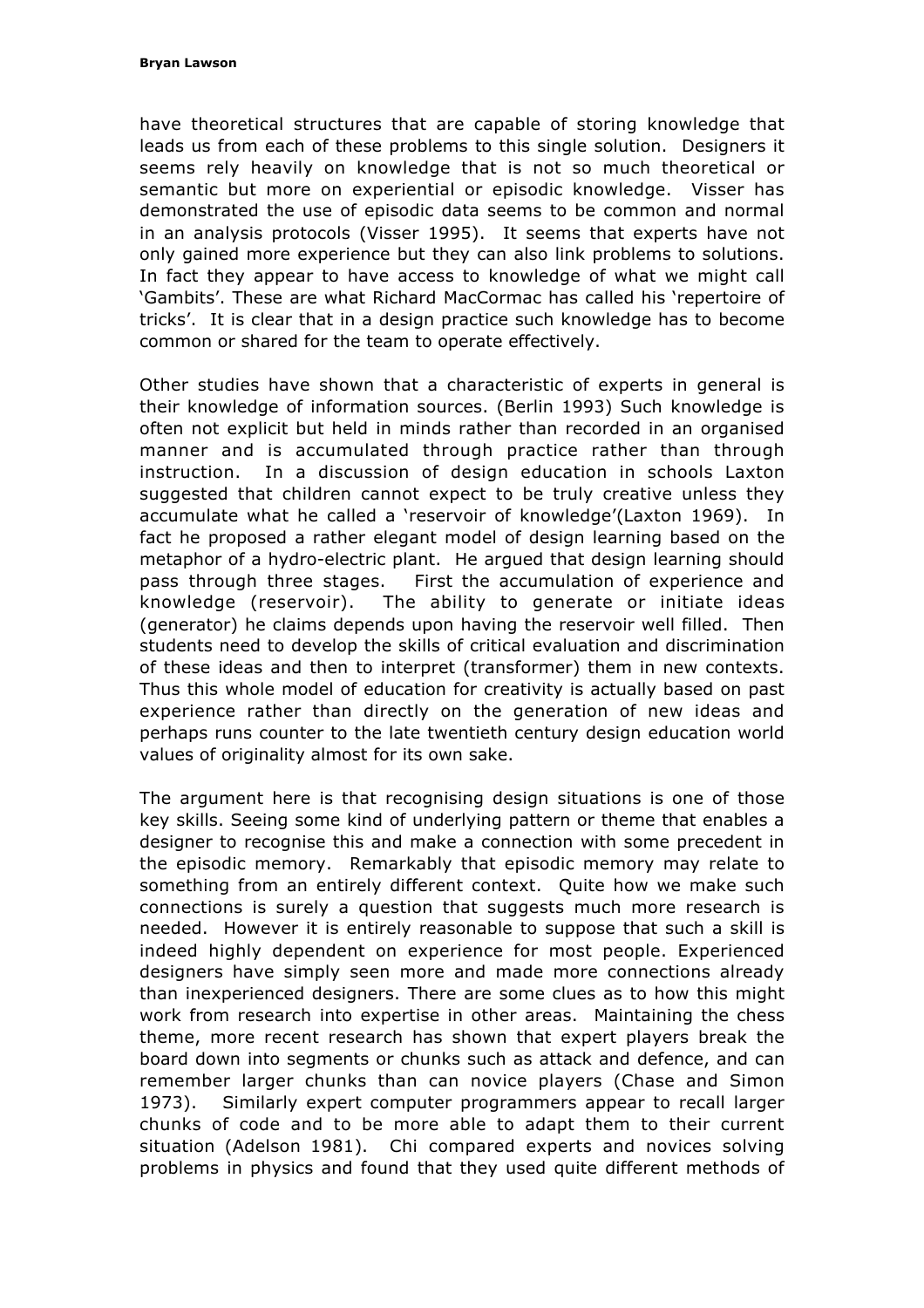classifying problems. Novices tended to group together problems that had similar superficial characteristics, whereas experts grouped together problems that were amenable to solution by the same principles (Chi, Feltovich et al. 1981).

As yet there is insufficient hard empirical evidence on expert designers to know if these characteristics are reflected in their behaviour. However it is probably commonly accepted in design that creativity involves making use of solution ideas from apparently superficially different situations.

# **7. Drawing and talking**

Nigel Cross has shown the importance of the conjunction between drawing and talking in design groups. (Cross 1996). A design group were trying to design a device for carrying a hiker's backpack on a mountain bicycle. Cross points out that well over an hour into the design process one member of the group introduced a design concept with the words "maybe it's like a little vacuum-formed tray". Prior to this point the team had been using the word 'bag' as a way of describing to each other what they were trying to create. The word tray was sufficiently evocative without being too prescriptive, and this word then continued to be used by all the members of the team in turn as they drew alternative interpretations of how this might work.

Cross also points out that by studying both together we can see the development of design ideas not necessarily as creative 'leaps' but as 'bridges' between ideas as the words enable transitions between ideas which look abruptly different if we only look at the drawings. Data from the MacCormac interviews demonstrates a similar process at work. Later in the design process for the Fitzwilliam Chapel already referred to MacCormac describes how eventually the upper floor began to float free of the structure supporting it.

The congregational space became a sort of ship.

Interestingly the team cannot remember who first thought of this way of perceiving, or as Schön would put it 'framing' their scheme. However from then on in sketches, conversations and written documents the worship space is always referred to as a 'ship' or 'vessel'. The impact of this on the way it was eventually detailed is now clear for all to see in a beautiful building.

These two examples then show the application of a form 'tray' or 'ship' from apparently different areas into the current situation. This suggests that indeed expert designers can recognise the possibility of applying ideas from other domains, and makes a strong link to the work previously quoted on physics and computer programming.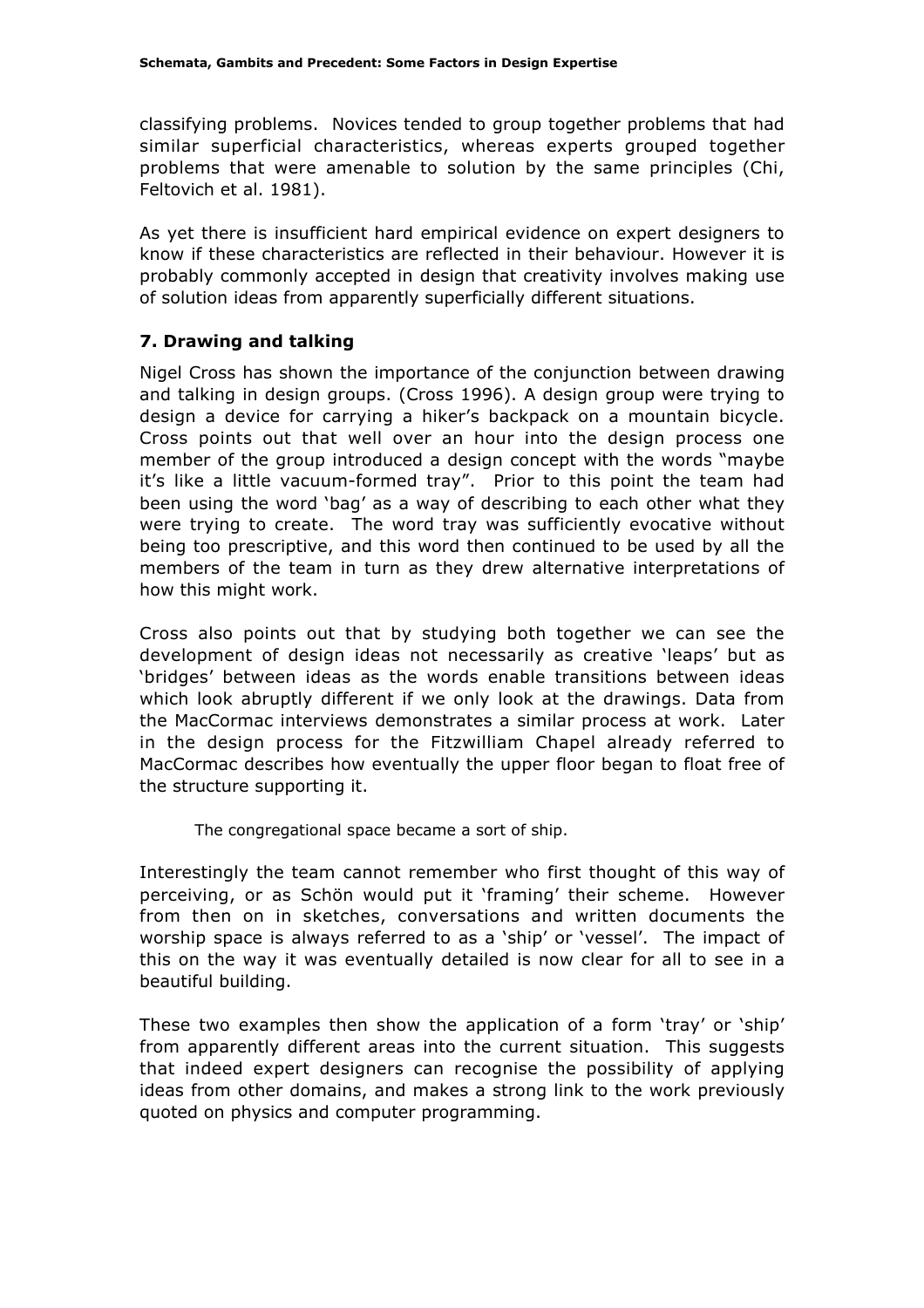## **8. Affordances**

It was Gibson who first drew our attention to the idea of affordances in perception (Gibson 1986). Gibson argued that whatever the explicitly intended function of an object we also see that it affords the possibility of certain behaviour. Others have since shown how this can be applied to the architectural environment (Lang 1987) (Heft 1997). Thus a low window cill affords us the possibility of sitting on it. This delightful concept sums up very well what we have been discussing here so far. It seems that expert designers have accumulated a huge range of precedent which is stored as having affordances that might come in useful at some point in design projects. Somehow the possibility of exploiting these is recognised as a result of having studied them so assiduously in just the way chess masters study past games. This also supports the idea that expert designers acquire knowledge about solutions rather than necessarily about problems.

It is interesting to see how Alexander moved his stance from being problem focussed to solution focussed in his attempts to understand design knowledge. Originally in his Notes on the Synthesis of Form he wrote (Alexander 1964);

If the pattern of the problems could only be seen as it is and not as the bromide image of a previous solution conveniently at hand in the catalogue or magazine around the corner.

By contrast when later developing his 'Pattern Language' he wrote (Alexander 1977);

We have tried in each solution to capture the invariant property common to all places which succeed in solving the problem.

## **9. Conclusions**

To some limited extent then this set of arguments proposes reasons for the need for considerable experience to accrue before designers become expert. They need to have studied a substantial body of precedent in order to have developed schemata that enable them to recognise underlying structures in design situations that allow them to employ and adapt gambits. Such high level thinking is likely to be far quicker than that based on pure analysis. For this to occur in design teams the schemata and gambits need to be shared to the extent that they can be named and communicated with simple references.

All this suggests some fruitful lines of research into design expertise. We should explore perception of design situations and in particular how they are recognised and classified. It seems likely that traditional and superficial classifications are misleading here. For example building typologies such as hospitals schools or offices may turn out to be superficial, whereas the kinds of situations implied by Pattern Language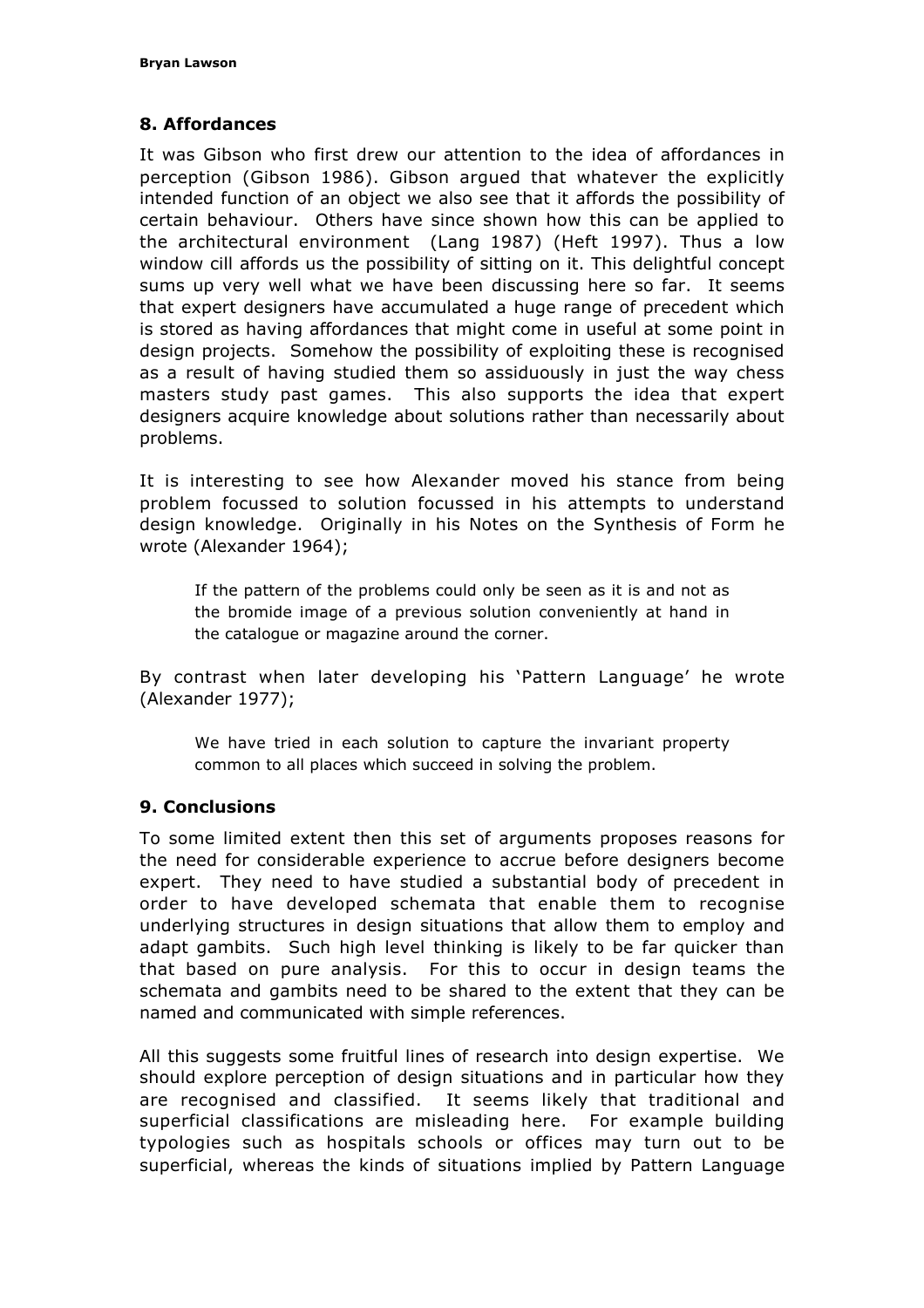studies and the idea of Behavioural Settings may offer the deep structures that enable experts to exploit ideas from apparently superficially different contexts. Such research is probably best pursued not so much by studies of actions designers take but more from the way in which they classify and conceptualise the bank of precedent based on episodic memories upon which they rely. Such research almost certainly requires us not just to look at drawings but to listen to design conversations and explore longterm episodic memories.

#### **References**

Adelson, B. (1981). "Problem solving and the development of abstract categories in programming languages." Memory and Cognition **9**(4): 422-433.

Alexander, C. (1964). Notes on the synthesis of form. New York, McGraw Hill.

Alexander, C. e. a. (1977). A Pattern Language, Oxford University Press.

Berlin, N. M. (1993). Beyond program understanding: a look at programming expertise in industry. Empirical Studies fo Programmers. C. R. Cook, J. C. Scholtz and J. C. Spohrer. Norwood, N.J., Ablex.

Chase, W. G. and H. A. Simon (1973). "Perception in chess." Cognitive Psychology **4**: 55-81.

Chi, M. T. H., P. J. Feltovich, et al. (1981). "Categorization and representation of physics problems by experts and novices." Cognitive Science **5**: 121-152.

Cross, N. (1982). "Designerly ways of knowing." Design Studies **3**(4): 221-227.

Cross, N. (1996). Creativity in design: not leaping but bridging. Creativity and Cognition 1996: proceedings of the second international symposium. L. Cany and E. Emonds. Loughborough, LUTCHI.

Cross, N., H. Christiaans, et al., Eds. (1996). Analysing Design Activity. Chichester, Wiley.

Darke, J. (1978). The primary generator and the design process. New Directions in Environmental Design Research: proceedings of EDRA 9. W. E. Rogers and W. H. Ittleson. Washington, EDRA**:** 325-337.

De Groot, A. D. (1965). Thought and Choice in Chess. The Hague, Mouton.

Gibson, J. J. (1986). An ecological approach to visual perception. Hillsdale, N.J., Lawrence Erlbaum.

Goel, V. (1995). Sketches of Thought. Cambridge, Mass, MIT Press.

Goldschmidt, G. (1998). "Creative architectural design: reference versus precedence." Journal of Architectural and Planning Research **15**(3): 258-270.

Heft, H. (1997). The relevance of Gibson's ecological approach to perception for environment-behaviour studies. Advances in environment, behaviour and design. G. T. Moore and R. W. Marans. New York, Plenum. **4:** 71-108.

Lang, J. (1987). Creating architectural theory: the role of the behavioural sciences in environmental design. New York, Van Nostrand Reinhold.

Lawson, B. and S. M. Loke (1997). "Computers. words and pictures." Design Studies **18**(2): 171-184.